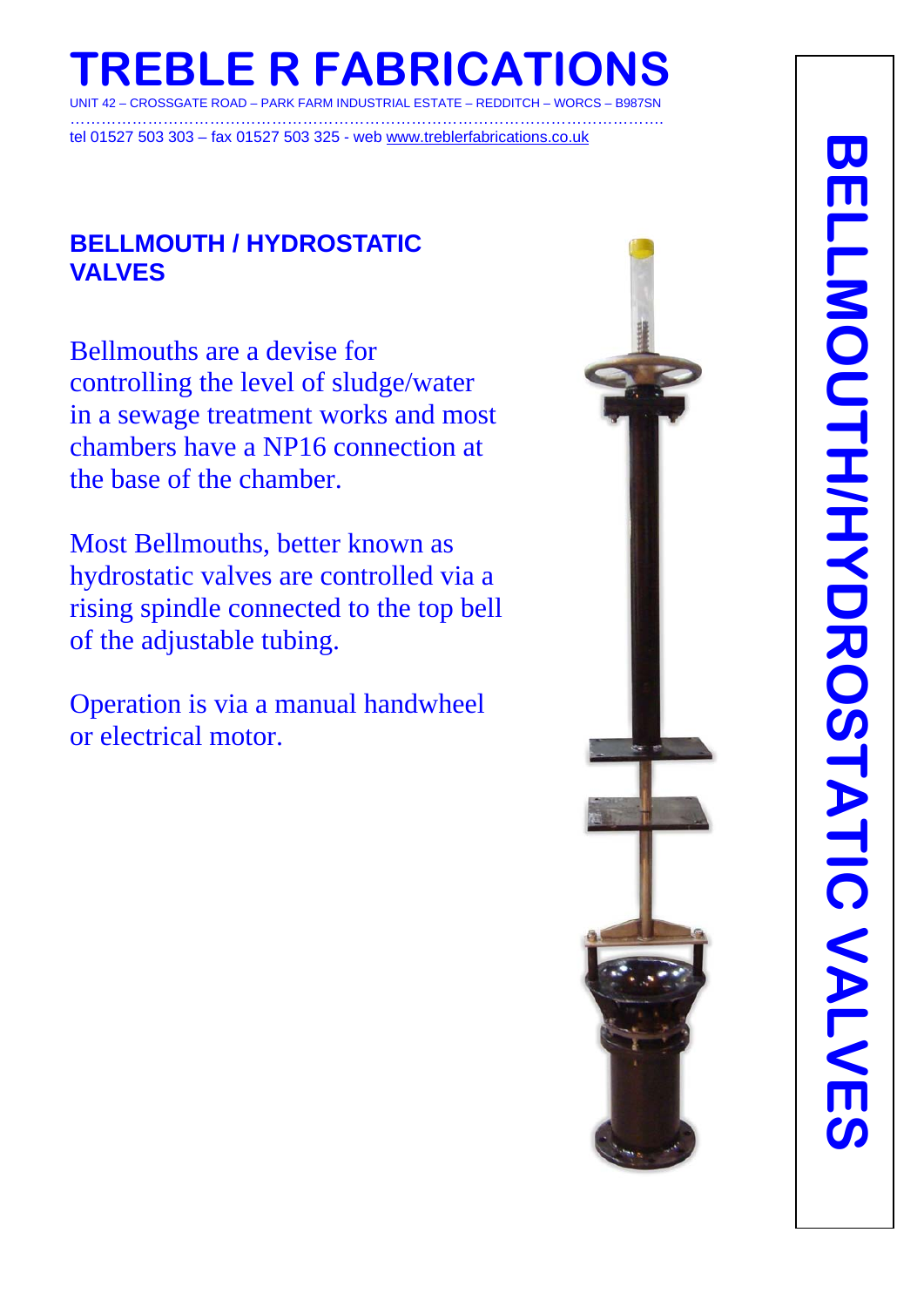# **Bellmouths / Hydrostatic Valves**

| <b>Operating Duty</b> |                            |
|-----------------------|----------------------------|
| Application:          | Flow control and isolation |
| Type of Mounting:     | Pipe                       |
| Type of Media:        | Water and Sewage           |

| Options            |                                           |
|--------------------|-------------------------------------------|
| Mounting:          | NP10 / PN16                               |
| <b>Stem Types:</b> | Rising only                               |
| Size Range:        | Any size from 150mm to 600mm Nominal Bore |

# **Construction Materials**

| <b>ITEM</b>                 | <b>DESCRIPTION MATERIAL</b> |                                 |
|-----------------------------|-----------------------------|---------------------------------|
| 1                           | Body                        | Mild Steel, BS 4360 Gr 43A      |
|                             |                             | Stainless Steel, BS 970 Gr 304  |
|                             |                             | Stainless Steel, BS 970 Gr 316  |
| $\mathcal{D}_{\mathcal{L}}$ | <b>Bellmouth</b>            | Mild Steel, BS 4360 Gr 43A      |
|                             |                             | Stainless Steel, BS 970 Gr 304  |
|                             |                             | Stainless Steel, BS 970 Gr 316  |
| 3                           | <b>Sliding Tube</b>         | <b>UPVC</b>                     |
| 4                           | Seals                       | Rope                            |
| $\overline{\mathbf{5}}$     | Stem                        | Stainless Steel, BS 970 Gr 304  |
|                             |                             | Stainless Steel, BS 970 Gr 316  |
| 6                           | Fasteners                   | Stainless Steel. BS 6105, Gr A4 |
| 7                           | Pillar                      | Mild Steel, BS 4360 Gr 43A      |
|                             |                             | Stainless Steel, BS 970 Gr 304  |
|                             |                             | Stainless Steel, BS 970 Gr 316  |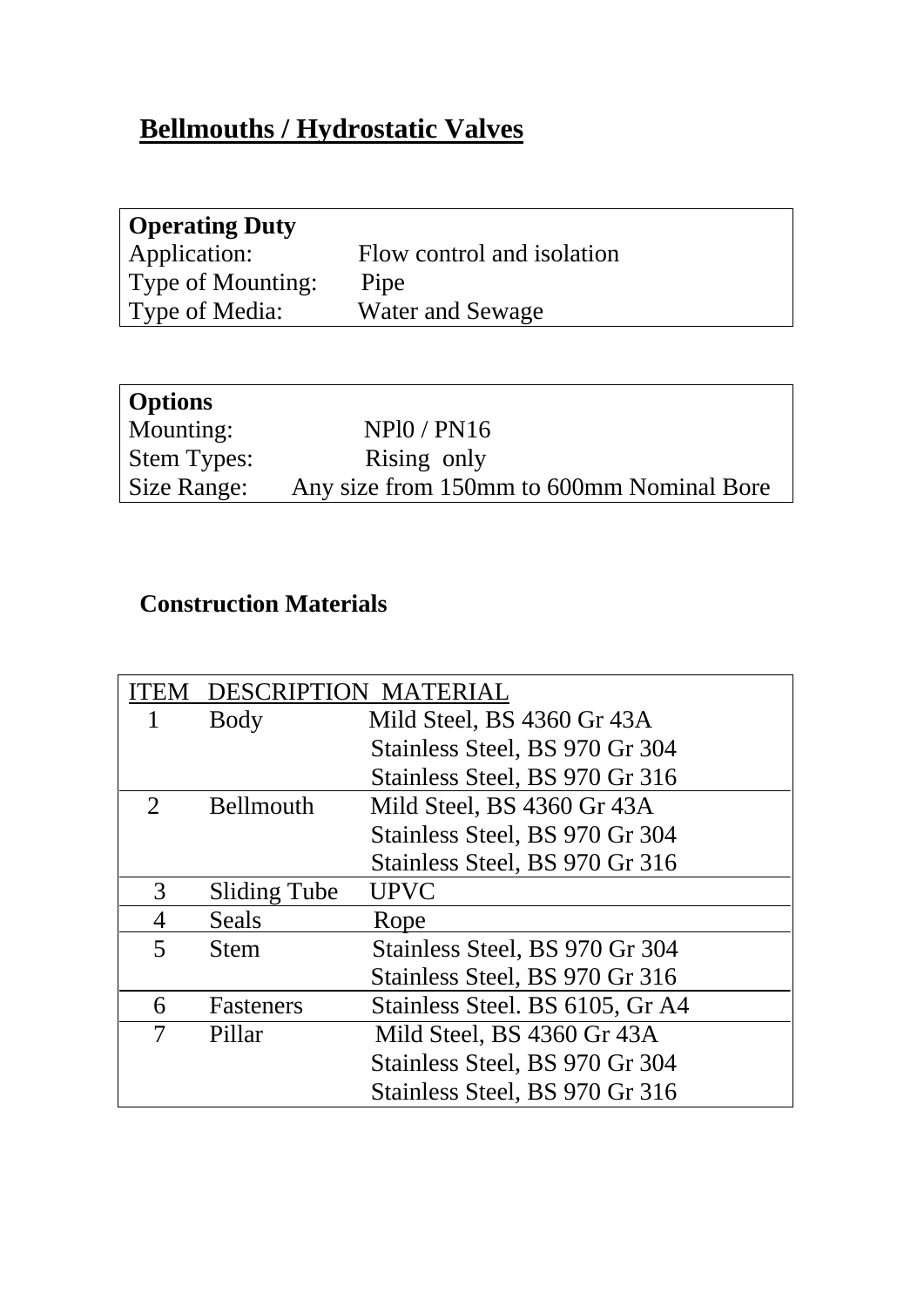### **BELLMOUTH DIMENSIONS**



NOTES:

DIMENSIONS 'A', 'B', & 'C' ARE TO BE PROVIDED BY THE CUSTOMER.  $A_{MIN} = 2B + H + J - 40$ 

| DIRECT LIFT HYDROSTATIC VALVE - DIMENSIONS TABLE |   |   |   |           |           |    |     |     |    |     |    |
|--------------------------------------------------|---|---|---|-----------|-----------|----|-----|-----|----|-----|----|
| <b>BORE</b><br>NOMINAL                           | A | B | С |           | E         |    | G   | н   | Ù. | Κ   |    |
| <b>100MM</b>                                     |   |   |   | $C - 106$ | $B + 116$ | 15 | 110 | 56  | 70 | 100 | 12 |
| 150MM                                            |   |   |   | $C - 106$ | $B + 116$ | 15 | 10  | 56  | 70 | 100 | 12 |
| 200MM                                            |   |   |   | $C - 106$ | $B + 116$ | 15 | 10  | 56  | 70 | 100 | 12 |
| 225MM                                            |   |   |   | $C - 106$ | $B + 116$ | 15 | 10  | 56  | 70 | 100 | 12 |
| 250MM                                            |   |   |   | $C - 121$ | $B + 116$ | 20 | 25  | 17  | 70 | 100 | 12 |
| 300MM                                            |   |   |   | $C - 121$ | $B + 116$ | 20 | 125 | 171 | 70 | 100 | 12 |
| 350MM                                            |   |   |   | $C - 210$ | $B + 150$ | 20 | 200 | 260 | 90 | 150 | 15 |
| 400MM                                            |   |   |   | $C - 210$ | $B + 150$ | 20 | 200 | 260 | 90 | 150 | 15 |
| 450MM                                            |   |   |   | $C-210$   | $B + 150$ | 20 | 200 | 260 | 90 | 150 | 15 |
| 500MM                                            |   |   |   |           |           |    |     |     |    |     |    |